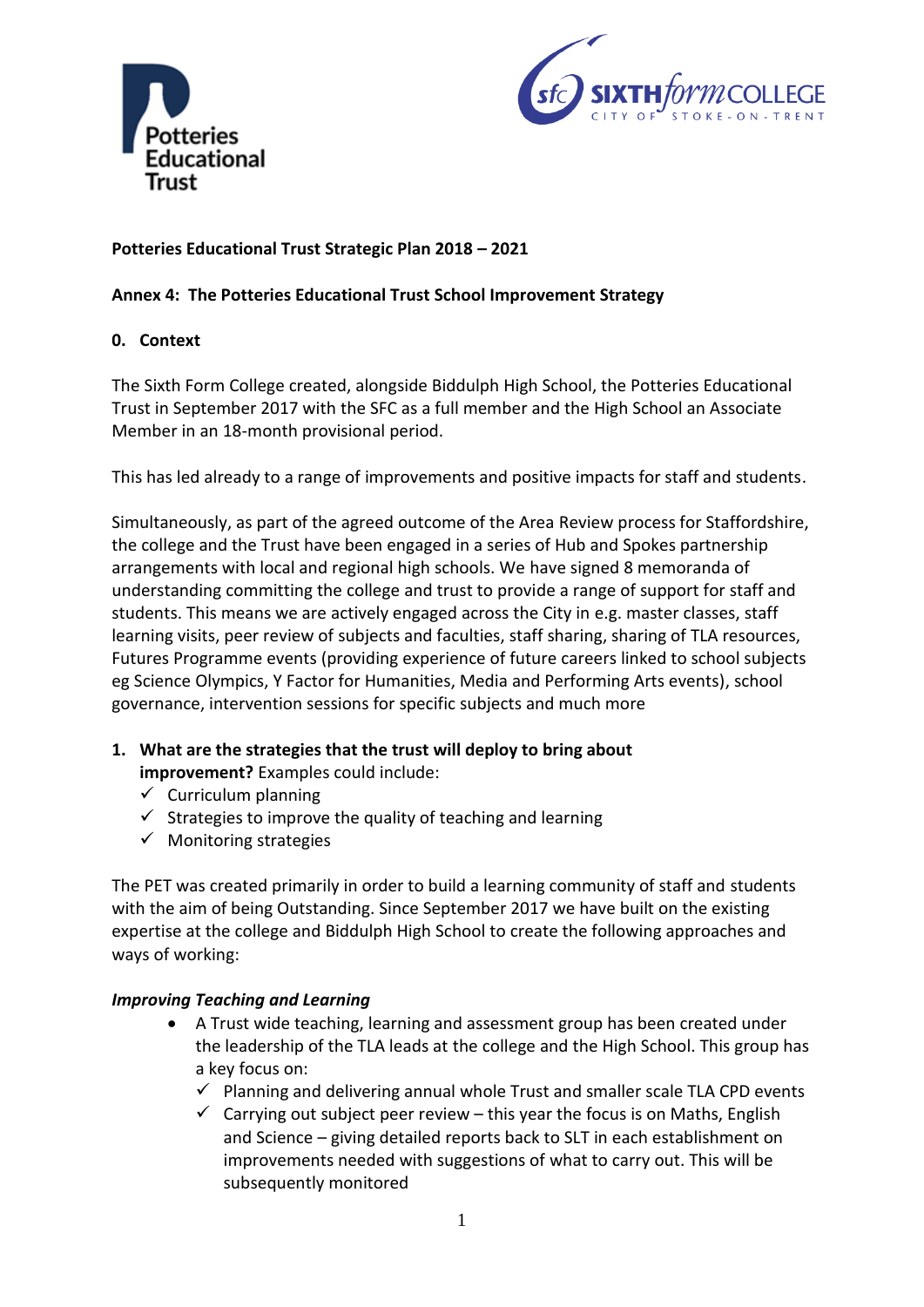



- $\checkmark$  Supporting the development of online sharing of TLA materials across the PET
- Two whole PET TLA CPD events have taken place as well as smaller scale Teachmeets and this pattern will continue. The focus of these events has been and will continue to be on the key PET TLA priorities established through the aggregation of formal learning walk and other institutional data. This year the priorities are: 'Challenge for all, Independent Learning, and Feedback'
- Professional learning communities have been established involving all teachers and meeting both within and across institutions. Each community focusses on an aspect of the three TLA priorities. This will continue into the future.
- In order to enhance expertise within the Trust to progress the aim of being Outstanding, external support has and will continue to be engaged, for example:
	- $\checkmark$  We have an informal arrangement with Lawrence Sherriff High School in Rugby who have carried out a review of A level English Literature and we in turn have provided support for them in setting up a level 2 and 3 Finance course
	- $\checkmark$  Good and outstanding sixth form colleges have and will continue to provide support in focussed peer review, provision of learning visits and resources for TLA eg Ashton Sixth Form College for Business, Media and Physics
	- $\checkmark$  If necessary we will employ external consultancy as needed in a focussed way eg MEI was commissioned to support staff in their delivery of resit Maths courses, with funding for this partly sourced via the Maths Excellence Partnership in the City.
	- $\checkmark$  Curriculum Managers within the both the college and the school, have access to SASCAL Curriculum networks which enable sharing of resource, best practice and assessment moderation amongst subject leads across the city.
	- $\checkmark$  The college's involvement in the Opportunity Area English & Maths Resit Project will have a wider impact on collaborative T&L improvement, also benefitting Biddulph High School's students within the Trust.

## *Monitoring*

• The PET has a system of faculty/subject quality boards after progress point data is available, involving subject leads, governors and trustees plus external experts in professional conversations about the data, gaps analysis and actions to improve. Work scrutiny and learning walks also occur. Subjects with weaker data have an even more intensive process. The process overall is rigorous but positive and has impact. Improvement is evident in progress made in the Level 3 Foundation year.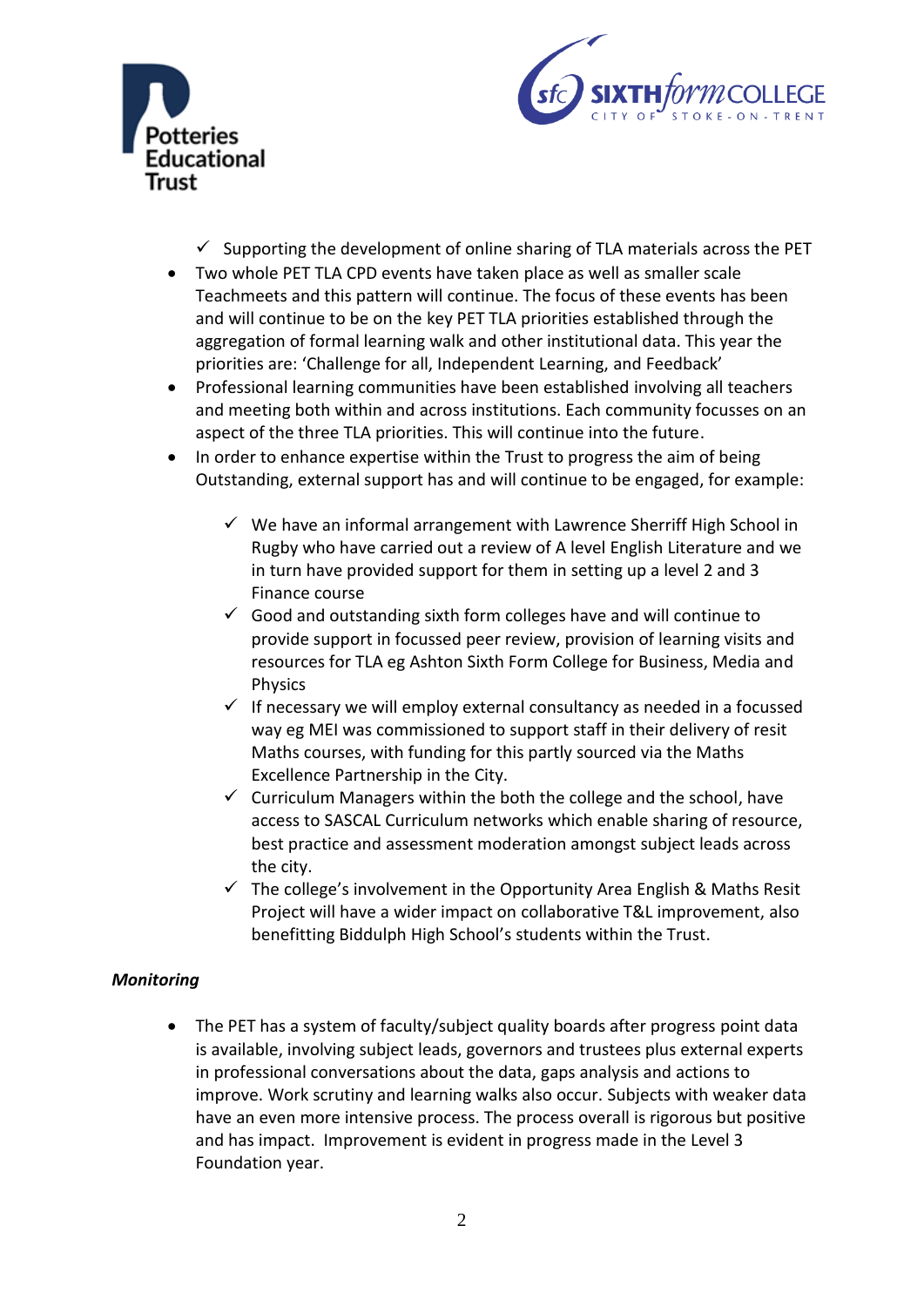



- In-year progress data is reviewed at SLT then LGB level, and then aggregated progress data is reviewed at the PET TLA Committee. Key issues are interrogated eg the performance by gender, particular whole Trust subject issues and this is then linked to planned actions and interventions.
- There are regular joint SLT meetings to review the progress and impact of PET activity and to discuss key issues and plan and agree joint actions.
- Senior Managers regularly visit each institution to listen, carry out learning walks and measure the impact of partnership work within the school or college.

## *Curriculum Planning*

- Curriculum Assistant Principals meet formally and regularly to review curriculum, discuss proposed changes before taking to SLT for decisions based on the potential impact on student achievement and progression. For example, the Trust is piloting the new T Levels in Digital, having identified a local industry need and an interest in local students combined with a high level of staff expertise in Computer Science.
- Vocational provision is undergoing an evolution in the Trust as BTECs become part exam based, but we work as a Trust to support decisions for each institution – this has meant that Biddulph has maintained the existing BTECs whilst the SFC has moved to the new exam based system. Both decisions are based on logic and the needs of each institution following PET discussions.
- Joint staffing and staff sharing is being planned over time to manage small subjects and to preserve curriculum breadth. This as a significant advantage given the reduction in small sixth forms within the City, and enables preservation of subjects such as Music, German, Product Design, Further Maths.
- The PET starts from the position that its curriculum will be broad with a mix of A level, BTEC, Tech Level, T Level and level 2 provision across a wide range of subjects (over 50 at level 3). All planning decisions are made on this basis. It has meant that Biddulph High School is able to continue to preserve this breadth of offer in their sixth form in the long-term.
- The curriculum has been aligned into pathways at the SFC linked to vocation eg STEM, Education, Society and Health, Business, Finance and Law etc. These also align to the six schools at Staffordshire University where the bulk of PET students progress to. Over time we will seek to map and where sensible align pathways within the PET as a whole, whilst preserving the integrity and focus of the local offer in each institution.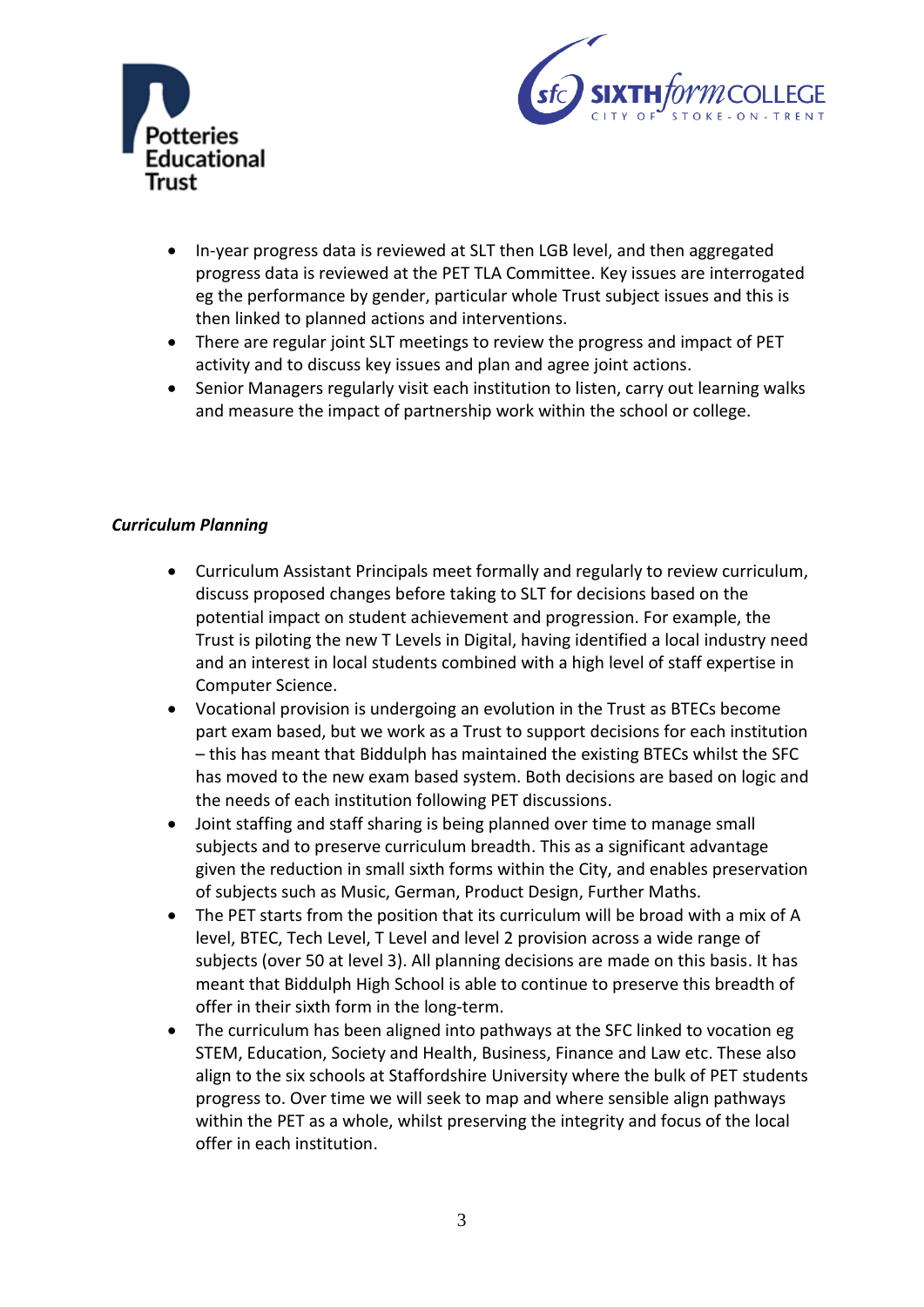



- Data, student voice, local employer and university needs all influence the curriculum design – for instance, we have introduced a level 3 Foundation programme to support young people with only two GCSE grade 4s to give them 4 new GCSEs and then progression to level 3 study. Again, following student feedback we have added qualifications in finance and also in Applied Biology and Criminology to support student progression and achievement.
- Level 4 provision, franchised via Staffordshire University and staffed across the PET is enabling students who under-achieve at level 3 to progress to higher education. The courses are mapped to local employment needs eg in Medical Sciences, Business, Media and Journalism.

## **2.** What specific **strategies** does the trust propose to use **to improve achievement of disadvantaged students**?

The Sixth Form College has a large proportion of disadvantaged students (approximately one third of the student body) while at Biddulph High School approximately one quarter of the students are DL. Therefore, we start from the premise that we will design, implement and monitor all teaching and learning to focus on the needs of students without a background of parental support, low resource for study at home, limited cultural capital and in many cases low aspiration.

- Effective curriculum planning and study programmes combined with high quality IAG enable students to choose appropriate courses at KS4 and KS5. The ability at KS5, for students in the PET to study mixed A level and BTEC programmes has enabled 65% of all BTEC students to progress to university. Many of these students are disadvantaged. Similarly, 43% of year 11 students in receipt of pupil premium have progressed in to the sixth form at Biddulph High School, testament of the Trust's priority to improve achievement of disadvantaged students.
- Effective tracking and monitoring of students mean interventions are targeted for individual students and groups of students. Some of these are subject specific with differentiated support for those from more disadvantaged backgrounds with often-lower parental support or experience of level 3 education for instance. This means students are treated as individuals without stigmatising them.
- Mentoring support role models from year 12 are used to provide support for students at KS4 and below. This has been used for a number of years now by SFC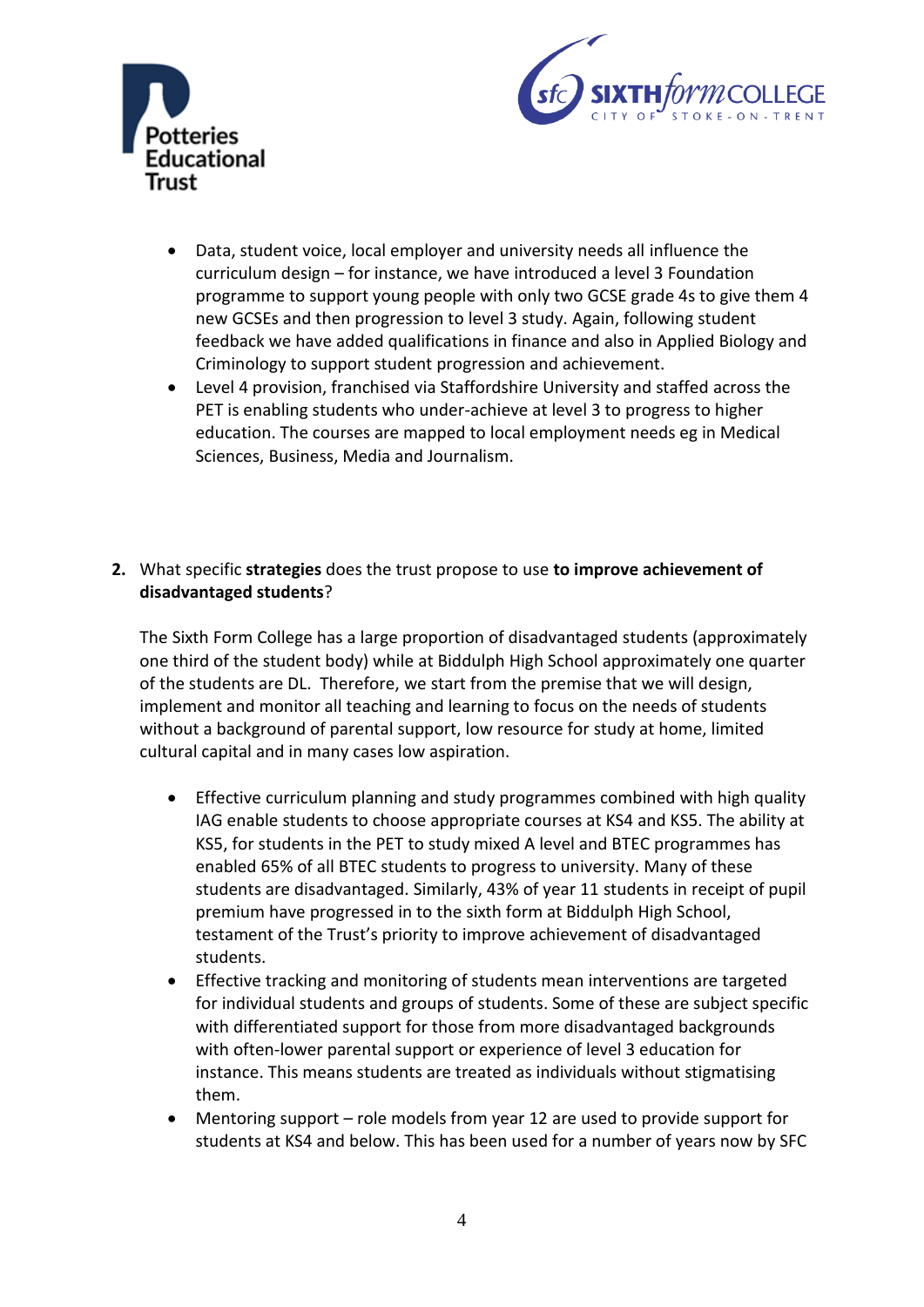



and Biddulph High School and is highly effective in building resilience and ambition.

- A work readiness programme, 'Workskills', for disadvantaged and less able students at Biddulph High School to enable meaningful progression for these students beyond Year 12.
- A student performance management system which varies at each institution but has the same elements of repeated and reinforced praise as well as sanctions when needed. We ensure that disadvantaged students are well represented in those being praised, given commendations etc.
- Parental engagement the PET works actively to engage parents of disadvantaged students using a variety of approaches – online engagement, celebration event invitations, shows and performances involving their children, praise comments sent home, early supportive engagement when issues are starting to arise – helping provide advice in parenting etc.
- Building cultural capital and skills development activities to raise self-confidence, leadership skills, resilience and aspiration. These are a priority for all students, but especially targeted at students from disadvantaged backgrounds and include:
	- $\checkmark$  Theatre visits for GCSE Maths resit students (200 of these annually)
	- $\checkmark$  Outward bound day courses and residential visits
	- $\checkmark$  Special groups for young people with autism to provide targeted activities to help engage them in learning – the bulk from disadvantaged backgrounds
	- $\checkmark$  Embedded local and national business sessions within schemes of work and with carefully selected young people for particular aspects of the activities. This is used for all students, but activities are designed to support disadvantaged students' achievement. For example many of these students struggle with presentation skills necessary in all subjects and so in say Business classes students have to do a formal presentation to the class in business dress which is critiqued by students and business people. This develops confidence and self-esteem leading to higher achievement.
- Staff CPD on approaches to build resilience in particular as well as independent learning for all students but with an element of focus on disadvantaged students.
- Student voice careful gathering of student input from across subjects and student groups which is routinely analysed by subject and student group to inform subjects and teachers regarding the efficacy of TLA strategies for each sub group. This is then used to adjust approaches within the classroom
- The Trust has common, embedded approaches to Safeguarding which support and enable all students to stay in education and achieve.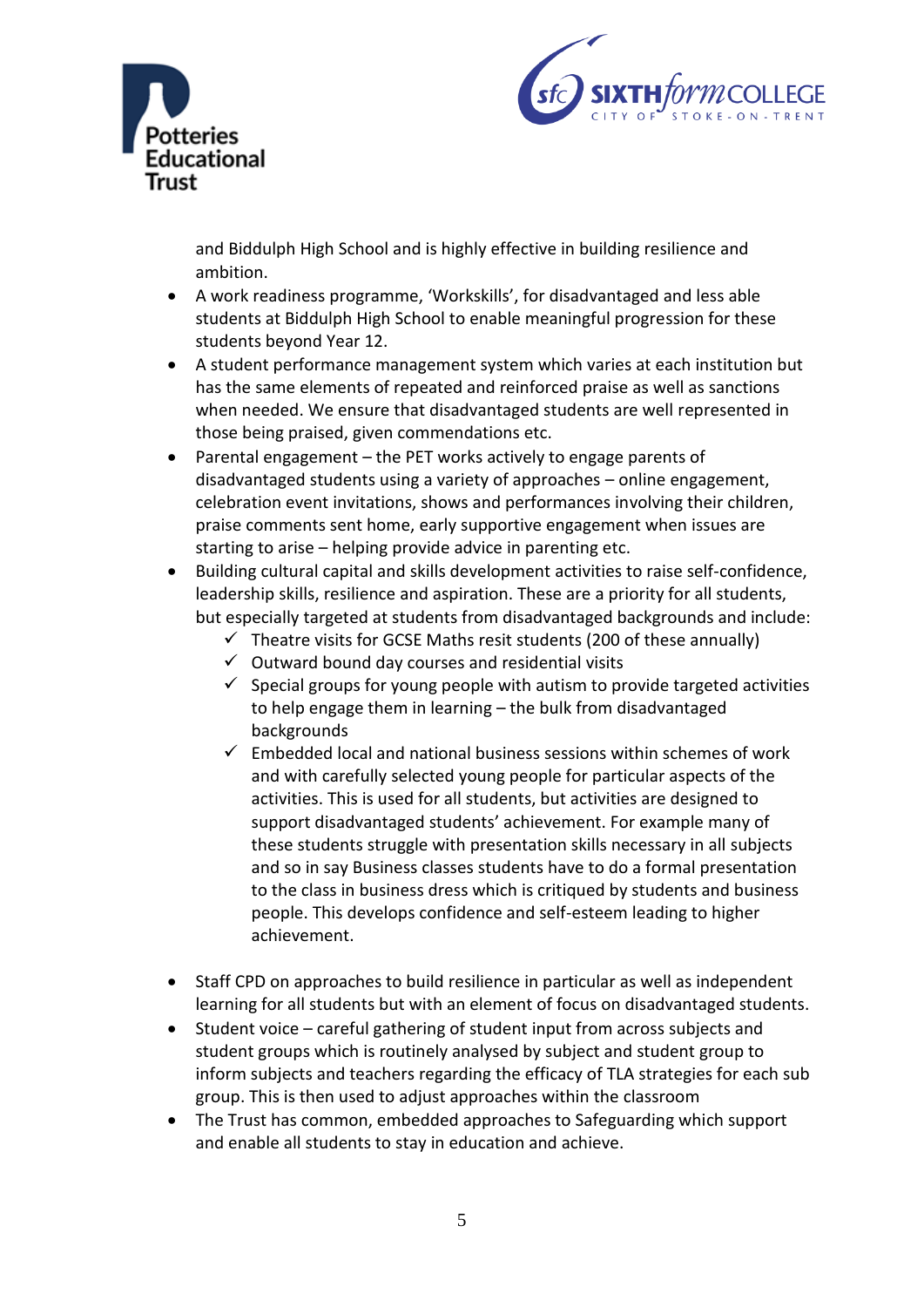



 The curriculum across the PET is deliberately inclusive to support all learners. Teachers and the curriculum adapt to take into account the different cultural and educational needs of all students to support them to achieve, including disadvantaged learners, learners with low and high prior attainment and learners with disabilities and learning difficulties.

### **3. Track Record of school improvement**

The strategic deployment of senior managers as school governors has enabled strong links based on trust whilst also ensuring college managers have a clear understanding of school improvement strategies. College and Biddulph High School staff continue to work in supportive intervention across the region in a range of schools and have been doing so for some years. The strategies employed will continue and expand within the Trust. Examples of intervention:

- Entire year 11 support for an entire day in Trentham academy in English, Maths and Science. This has been supported with further work in for example Business Studies providing master classes for students and CPD for staff as well as periodic master classes and other activity. The impact in English, Maths and Science is clear in this year's KS4 data.
- A term's worth of intervention in year Business for St Peter's Academy students last Spring as well as student Maths mentors linked to academy numeracy days. The feedback from the school has been impressive.
- Participating in faculty reviews at St Peter's Academy and providing detailed feedback for SLT at the school on actions needed to improve in those areas eg in science most recently.
- Numerous dance and performing arts master classes run by college students in local schools with in some cases quite challenging students. This has been used to help build motivation and confidence levels amongst these students
- Computer science and sport master classes amongst others in Excel Academy this academic year to support improvements in achievement.
- A wide variety of master class and other activity at Co-operative Academy, Stoke on Trent.
- The college has secured the role as HE+ hub for the West Midlands, and with support from the Opportunity Area, the trust is leading on a City-wide High Achievers programme which means the Trust, in conjunction with Cambridge, and other prestigious universities, is running a programme to support able students across the region, thus supporting improvement within schools. Staff from Biddulph High School are taking the lead on this High Achievers programme which provides valuable support for Trust and North Staffordshire students as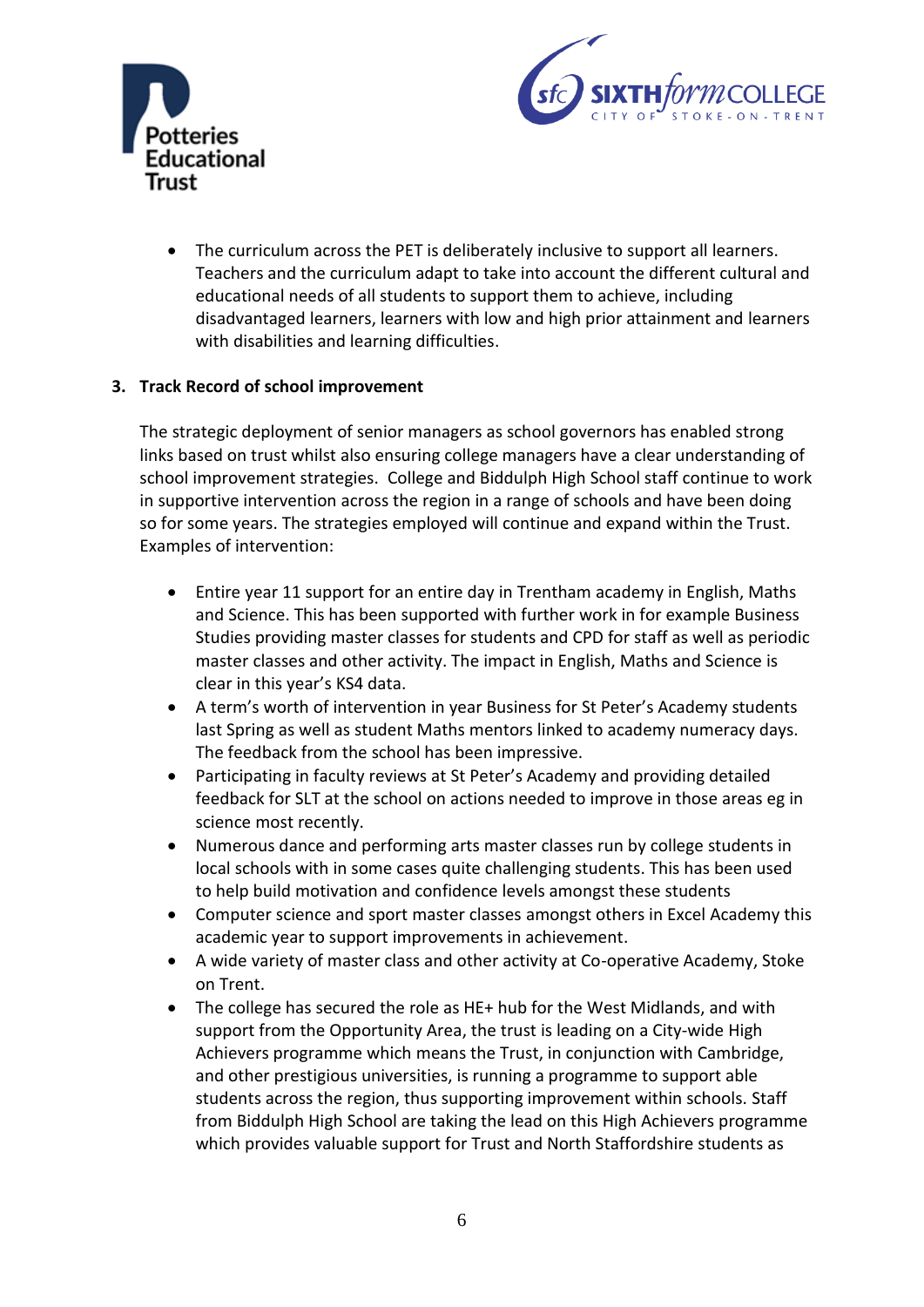



well as staff development and the opportunity to challenge and retain good staff within the PET.

- A range of master classes, staff development, inspirational events and activities for Thistley Hough Academy staff and students over a period of several years.
- Whole year group motivational assemblies for year 11 college staff carried these out for the entire City from the 2015-16 academic year, and continue to do so across Stoke on Trent.
- The PET has signed a memorandum of understanding with United Endeavour Trust (one of their schools is a key feeder for the SFC) and after some preliminary work in 2017-18 is now starting to work in a planned and collaborative fashion with their staff and students – providing master classes, access to Science Olympics, Y Factor event for Humanities, staff CPD, support for transition from KS4 to KS5, support for science etc. There is a detailed three-year action plan which will be monitored termly and reported to trustees/LGBs. The impact of this should start to be felt this year but is likely to take the three years of the plan to be significant.

The strategy is to identify areas each school needs intervention support in, staff training or student aspiration raising and to provide a bespoke package for each one. This will continue within the PET as it grows, utilising the growing expertise and capacity this brings.

College staff regularly support colleagues across the region in developing their practice, sometimes at the invitation of Ofsted inspectors. The most recent support was for King Edward's Nuneaton in the Autumn Term to advise on how to improve their GCSE provision – the impact will be felt this summer.

Within the PET the TLA team has provided focused feedback to SLT in each institution regarding necessary improvements and individual subject teams have shared resources and approaches to TLA, observing each other's practice and implementing changes to classroom delivery. There has been a positive impact on Biddulph High School's progress data in one year, in part through the support of the PET. The main support from High School to the college in year one of the Trust has been towards GCSE support which has shown continued improvement as the data shows.

The wider activity of the PET in raising aspiration is now showing in progression data post school and college with increasing numbers applying to study at top institutions. This will continue further as the Trust grows.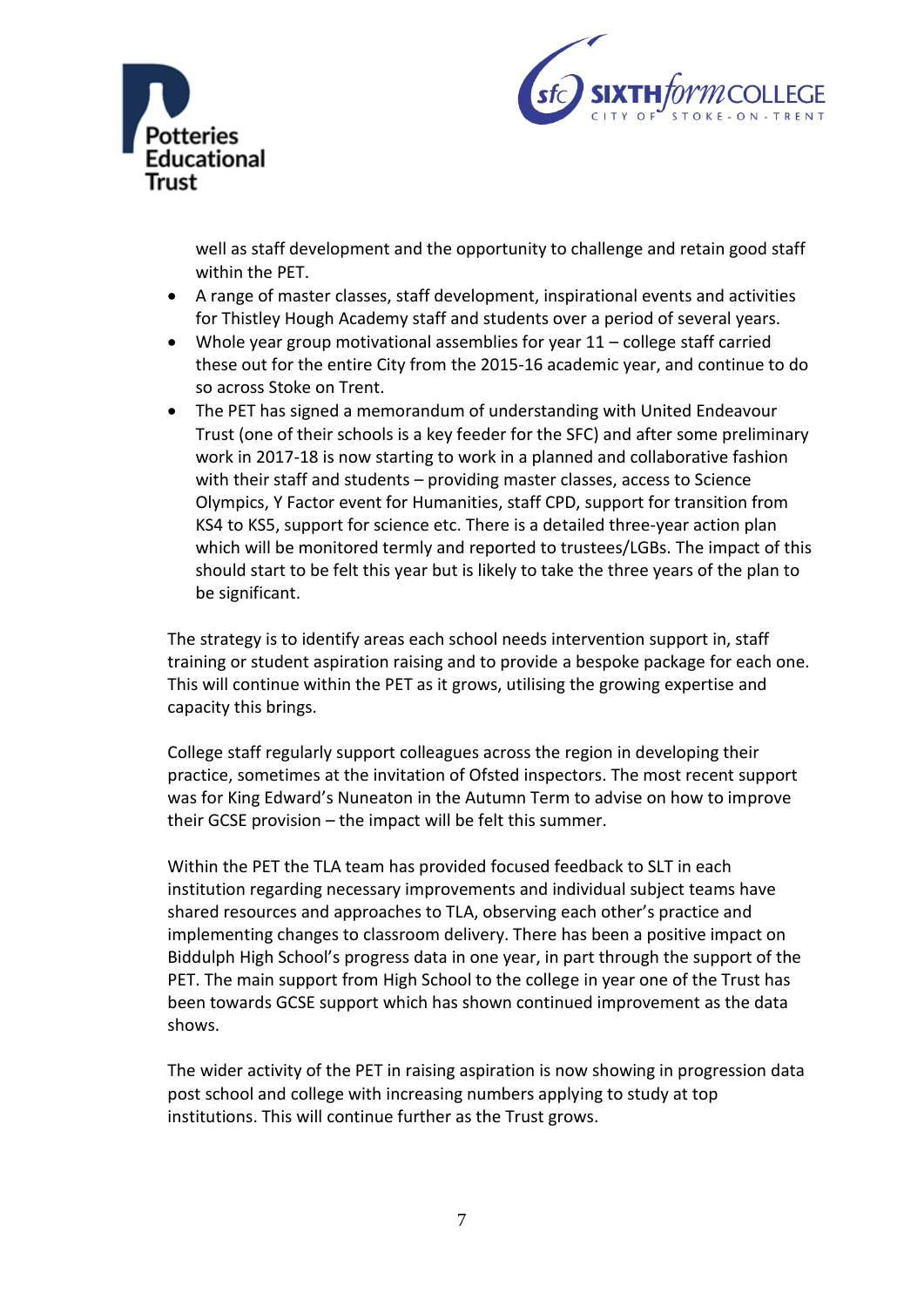



# **4. Capacity**

- Who are the individuals involved in the trust's SI work? Does the trust has the capacity to release the human resources required? Who coordinates their deployment?
- What will the impact and specific outcome of their deployment be and how will it be measured?
	- $\checkmark$  The Trust has a cross Trust TLA team whose focus is on staff CPD, monitoring and subject review. As each new school joins a selection process will identify individual subject specialist to join this team giving natural growth in both capacity and expertise.
	- $\checkmark$  The work is overseen by a dedicated quality administrator and the two TLA SLT members at both institutions
	- $\checkmark$  Because the college has long experience of school improvement and interventions across the City there are no issues in having sufficient resource and expertise for the work across a broad pool of specialist staff, added to and enriched by each school that joins the PET.
	- $\checkmark$  Separate support is planned and provided regularly for middle to develop their practice eg Biddulph High School provides an accredited post-grad course via Staffordshire University for middle leaders available to the whole Trust.
	- $\checkmark$  Specific support for science CPD and science staff upskilling is delivered through the Science Learning Centre for North Staffordshire with is now based at the Trust headquarters on the University Quarter. This separate resource is funded by the government via STEM Learning.
	- $\checkmark$  The impact of deployment is intended to:
		- Improve staff expertise and confidence in planning and delivering learning as measured by learning walk, student voice and student progress data
		- Support the development of middle leaders measured via their performance management processes
		- Provision of targeted recommended actions to SLT at each institution – the impact is seen in revised subject quality improvement plans with the knock on positive impact on student data
		- Develop the staff on the team themselves so they can further progress within the PET – assessed via staff voice questionnaires as well as through their own performance management
		- As a result of the above we expect these actions to impact positively on the progress of students – as measured by progress data in-year